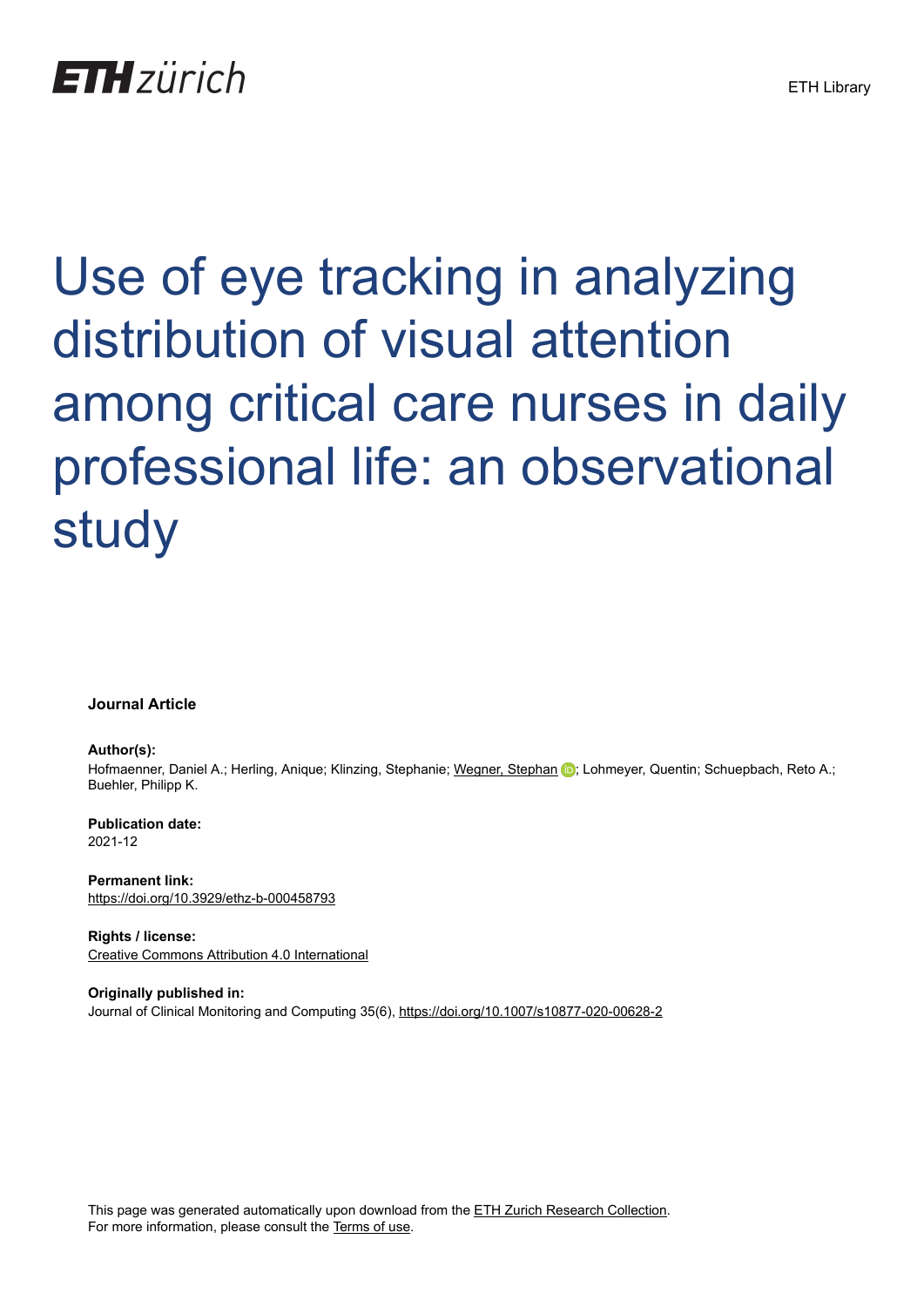**ORIGINAL RESEARCH**



# **Use of eye tracking in analyzing distribution of visual attention among critical care nurses in daily professional life: an observational study**

Daniel A. Hofmaenner<sup>1</sup><sup>®</sup> [·](http://orcid.org/0000-0002-9334-7753) Anique Herling<sup>1</sup> · Stephanie Klinzing<sup>1</sup> · Stephan Wegner<sup>2</sup> · Quentin Lohmeyer<sup>2</sup> · **Reto A. Schuepbach1 · Philipp K. Buehler1**

Received: 1 April 2020 / Accepted: 1 December 2020 / Published online: 9 December 2020 © The Author(s) 2020

## **Abstract**

Patient safety is a priority in healthcare, yet it is unclear how sources of errors should best be analyzed. Eye tracking is a tool used to monitor gaze patterns in medicine. The aim of this study was to analyze the distribution of visual attention among critical care nurses performing non-simulated, routine patient care on invasively ventilated patients in an ICU. ICU nurses were tracked bedside in daily practice. Eight specifc areas of interest were pre-defned (respirator, drug preparation, medication, patient data management system, patient, monitor, communication and equipment/perfusors). Main independent variable and primary outcome was dwell time, secondary outcomes were hit ratio, revisits, fxation count and average fxation time on areas of interest in a targeted tracking-time of 60 min. 28 ICU nurses were analyzed and the average tracking time was 65.5 min. Dwell time was significantly higher for the respirator (12.7% of total dwell time), patient data management system (23.7% of total dwell time) and patient (33.4% of total dwell time) compared to the other areas of interest. A similar distribution was observed for fixation count (respirator 13.3%, patient data management system 25.8% and patient 31.3%). Average fxation time and revisits of the respirator were markedly elevated. Apart from the respirator, average fxation time was highest for the patient data management system, communication and equipment/perfusors. Eye tracking is helpful to analyze the distribution of visual attention of critical care nurses. It demonstrates that the respirator, the patient data management system and the patient form cornerstones in the treatment of critically ill patients. This ofers insights into complex work patterns in critical care and the possibility of improving work fows, avoiding human error and maximizing patient safety.

**Keywords** Eye tracking · Visual attention · Patient safety · Human errors · Work patterns

# **1 Introduction**

The feld of intensive care medicine is complex and challenging. Healthcare professionals working in intensive care units (ICU) are expected to work under high physical and mental stress involving multi-tasking and interdisciplinary

**Supplementary Information** The online version of this article (<https://doi.org/10.1007/s10877-020-00628-2>) contains supplementary material, which is available to authorized users. knowledge [[1\]](#page-8-0). Furthermore, an increasing number of monitoring and technical assistance devices are available on the market and infuence operational procedures, situational awareness ("the perception of elements of the environment within a volume of time and space" [\[2](#page-8-1)]), communication and interaction with coworkers and critically ill patients [[3,](#page-8-2) [4\]](#page-8-3).

In line with these developments, patient safety has emerged as a priority in intensive care medicine [\[5](#page-8-4)]. Due to the severity and complexity of their disease, especially invasively ventilated critical care patients seem to be more vulnerable to critical incidents such as medication errors, medical interventions or other iatrogenic harm [\[6](#page-8-5), [7\]](#page-8-6). Therefore, all work processes carried out in the ICU should be structured, carefully planned and frequently reassessed.

To date, it is unclear how sources of human error and complex work patterns in the ICU should best be analyzed to minimize harm to patients, improve patient safety and

 $\boxtimes$  Daniel A. Hofmaenner danielandrea.hofmaenner@usz.ch

<sup>&</sup>lt;sup>1</sup> Institute of Intensive Care Medicine, University Hospital Zurich, Raemistr. 100, 8091 Zurich, Switzerland

<sup>2</sup> Department of Mechanical and Process Engineering, ETH Zurich, Zurich, Switzerland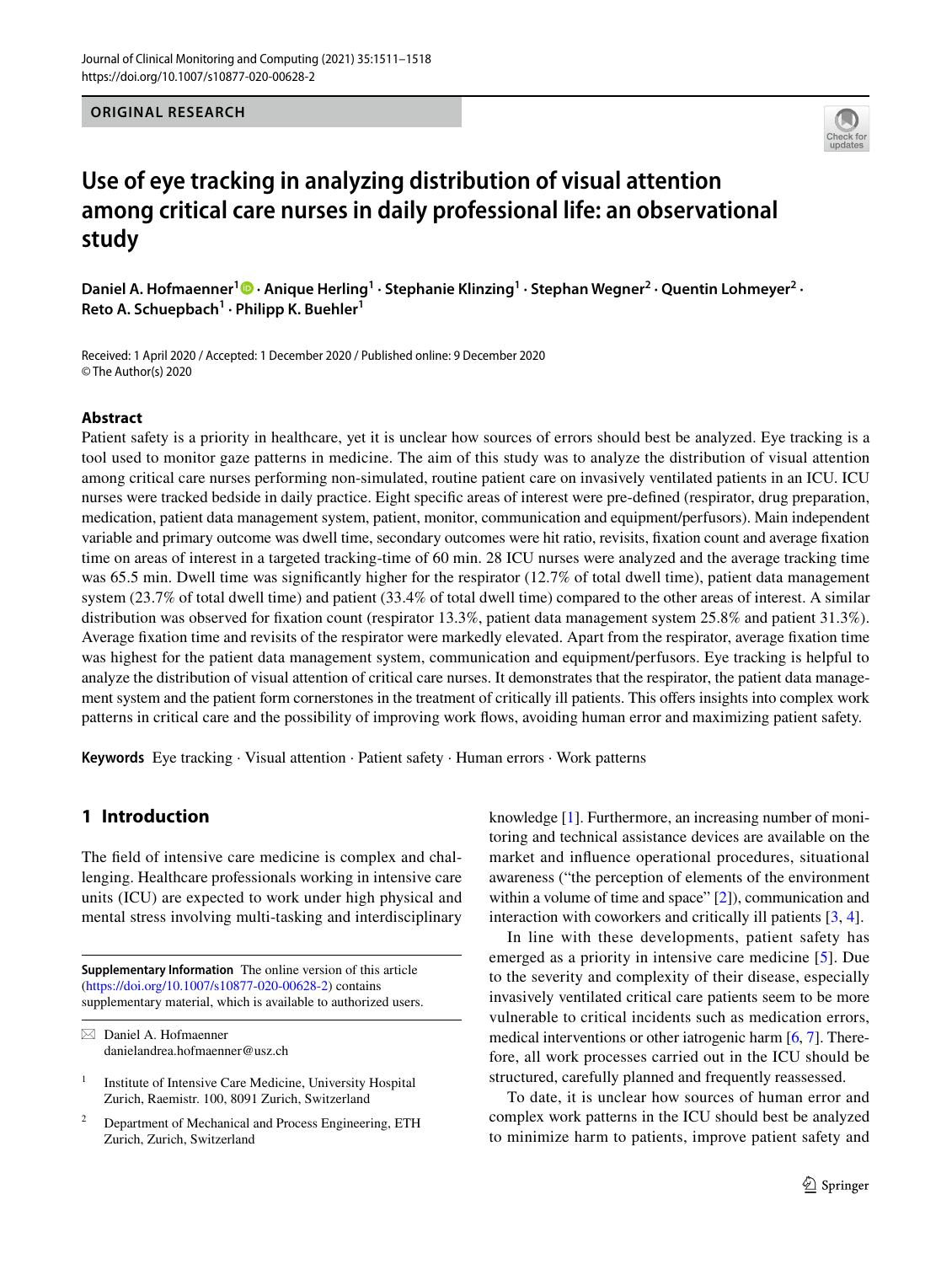make work processes more efficient. It is likewise unclear what infuence monitoring and technical assistance machines can have on work processes. One way to analyze these are bedside observations of real-life workfows [[7–](#page-8-6)[9\]](#page-8-7). However, such observations have limitations, the greatest of which is possible observation bias. This makes the use of direct observation in the setting of intensive care medicine less than ideal and there is a lack of knowledge about the particular importance of visual behavior related to clinical tasks, especially with regards to the complexity of invasively ventilated ICU patients.

On the other hand, eye tracking has been found useful in analyzing gaze patterns and visual attention in diferent fields of medicine  $[10-17]$  $[10-17]$ , as it enables investigating how healthcare professionals react to diferent verbal or non-verbal messages and helps to understand their cognitive engagement in real time. Eye tracking involves the analysis of eye movements and the behaviors of the pupils by using infrared lights refected by the cornea and detected by cameras. Gaze metrics provide indices to assess visual patterns of participants. It minimizes recall errors and efects related to expected behavior, while revealing information conventional observation research methods normally miss.

The aim of this study was therefore to analyze the distribution of visual attention among critical care nurses performing non-simulated, routine patient care on invasively ventilated patients in an ICU.

# **2 Methods**

#### **2.1 Study design**

This was a prospective, observational single-center study conducted at the Intensive Care Unit (ICU) of the University Hospital of Zurich (Zurich, Switzerland) between September 2018 and April 2019. At this interdisciplinary ICU, which houses 64 beds, around 4000–4500 patients are admitted and treated per year. The relevant local ethics committee (Kantonale Ethikkommission Zurich BASEC ID REQ 2017-00798) approved the study in accordance with the Helsinki Declaration. Provided informed consent was given and no exclusion criteria were fulflled, all nurses working in the ICU were eligible for the study regardless of their professional experience. Exclusion criteria were: declared impaired vision (lack of stereoscopic vision, monocular vision or achromatopsia), withheld informed consent or imprecise recordings that could not be analyzed by the software or computer (e.g. lack of accuracy of the visual fxation, impossibility of calibration, blurred images, software not being able to assign visual fxation). If criteria of imprecise recordings were fulflled, the participant was excluded.

We provided special correction glasses (fabricated by SensoMotoric Instruments, Teltow, Germany), if necessary.

#### **2.2 Recruitment**

Participation in the study was voluntary and free of charge.

The study was designed to include at least 25 ICU nurses. In view of possible dropouts, 30 participants were recruited in total. They were either certifed ICU nurses or ICU trainees during their vocational education. After signing the informed consent, all participants were given a written and oral introduction to the task and aim of the study. The participants were included in the study if technical calibration of the eye tracker was accurate and no other exclusion criteria were met. Because all patients involved were intubated, the patients' legal representatives had to give written informed consent as well.

#### **2.3 Data recording**

An SMI eye tracking glasses 2 wireless system (Senso-Motoric Instruments, Teltow, Germany) was used for the recordings in the present study. This device has a sampling rate of 60 Hz and measures angles of view for all distances with an accuracy of 0.5°. Resolution of the recorded scene video is  $960 \times 720$  px at 30 fps. Raw data were analysed using the SMI BeGaze 3.6 software (SensoMotoric Instruments, Teltow, Germany) with its integrated algorithm for fxation determination.

# **2.4 Task**

Prior to the eye tracking measurements, participants were asked to fill-in a pre-experiment questionnaire including demographic data, professional experience and visual impairments. Subjective health status (using a numerical scale 0–10) and current workload (using a numerical scale 0–20) were assessed, as they might infuence eye tracking data.

After habituation to the eye tracker, a three-point calibration was performed. After calibration, each participant was recorded with the eye tracker in his/her daily, professional life on the ICU while caring for his/her patient(s). Targeted recording time was 60 min per participant. The invasively ventilated critical care patients were from diferent medical felds, including internal medicine, neurology, traumatology, thoracic and visceral surgery, transplantation medicine, gynecology, urology and plastic surgery. No patient was intubated only for the study purposes, the reason for being ventilated was the medical condition. All patients were ventilated by Hamilton S1 respirators (Hamilton Company, Reno, Nevada, USA). All patients had the same intravascular accesses.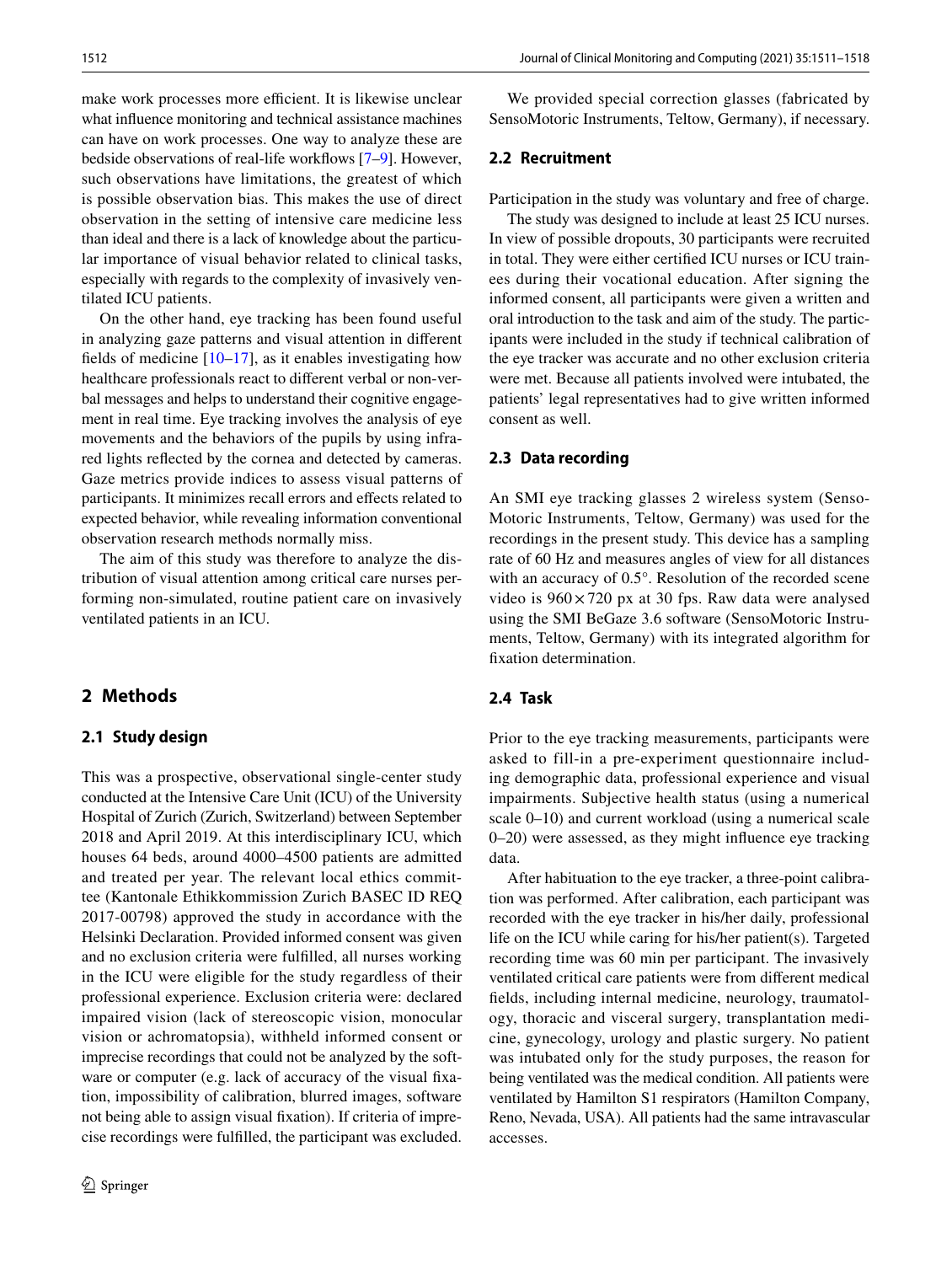All participants were instructed to behave as they would under normal circumstances and to perform all necessary professional activities as if they were not being tracked. No special task was given to the participants. All recordings occurred in the early afternoon, to avoid biases by the doctor's visit in the morning. No recordings were performed during nighttime to avoid confounding.

In this way, direct patient care, communication (with colleagues/patients/relatives) and technical handling (e.g. handling of ventilator, preparing a syringe, adjusting perfusors) could be recorded and analyzed with respect to their temporal distribution.

After the recordings, a post-experiment questionnaire was flled-in.

#### **2.5 Data analysis**

The distribution of nurses' visual attention in their everyday professional life was analyzed. In total, eight specifc areas of interest (AOI, areas being important to provide a comprehensive picture of everyday situations in the ICU) were defned for analysis. The relevant AOIs were defned prior to the recordings, were chosen according to the assumed clinical relevance of them and were: respirator, drug preparation, medication (e.g. preparing and application of intravenous drugs), patient data management system (PDMS, MetaVision iMD*soft*, Israel, used for documentation and computerized physician order entry), patient, monitor (vital signs, including vital signs obtained by PDMS), communication (to other healthcare professionals and family members) and equipment/perfusors. The remaining fxations were classifed as "not relevant" (e.g. white space, gaze patterns for spatial orientation, foors, roofs and AOIs other than the previously defned).

#### **2.6 Primary outcome**

Main independent variable for these AOIs and primary outcome was dwell time (cumulated time spent on an AOI, including fxations, blinks and saccades, a marker of the importance of the AOI).

#### **2.7 Secondary outcomes**

Secondary outcomes were hit ratio (percentage of participants gazing at a particular AOI), revisits (cumulated number of revisits to a particular AOI, a marker of complex or signifcant visual perception), fxation count (cumulated number of gaze fxations on a particular AOI) and average fxation time on an AOI (a marker of the complexity of an AOI).

#### **2.8 Statistics**

Results are expressed as percentages for categorical variables and as median and interquartile range (25–75th percentile) for continuous variables. A p-value was considered statistically significant when  $< 0.05$ .

Chi-square or Fisher exact tests were used for discrete variables. Multiple comparisons were performed using the Friedman's test, with Dunn's correction.

Statistical analysis was performed using SPSS Version 23 (SPSS Science, Chicago, IL, USA), Graphpad prism 7 (San Diego, CA, USA), and Microsoft Excel (Microsoft Office Professional Plus 2013; Microsoft Corporation, Redmond, WA, USA).

## **3 Results**

30 participants were recruited for the study. Due to technical defciencies in the recordings, two participants had to be excluded from the analyses. Data gathering for the 28 included participants occurred without any technical problems. Total tracking time was 1837 min (on average 65.6 min per participant). 85.7% of participants were female, the median of professional experience as nurse was 18 years. The median of ICU experience was 11.5 years. Baseline characteristics of participants are presented in Table [1.](#page-4-0)

In the pre-experiment questionnaire, the median selfassessed mental and physical workload prior to the experiment was 12.5 and 10.5 respectively, and 12.5 and 7.3 during the experiment in the post-experiment questionnaire (on a scale of 0–20, with 0 indicating no workload). In the recordings, all pre-defned AOIs were hit by all participants (i.e. a hit ratio of 100% for all AOIs).

Figure [1](#page-5-0) shows the primary outcome dwell time on each predefned AOI in percent. Table [2](#page-5-1) and Fig. [2](#page-6-0) provide an overview of dwell time, fxation count, average fxation time and revisits to the diferent AOIs. Compared to the other AOIs, dwell time was significantly higher  $(p < 0.05)$  for the AOIs respirator (12.7% of total dwell time), patient data management system (23.7% of total dwell time) and patient (33.4% of total dwell time). A similarly signifcant distribution was observed for fxation count (respirator 13.3%, patient data management system 25.8% and patient 31.3%) (Table [2](#page-5-1) and Fig. [2\)](#page-6-0).

Across all AOIs, average fxation time and revisits to the respirator were markedly elevated. Apart from the respirator, average fxation time was highest (statistically signifcant,  $p < 0.05$ ) for PDMS, communication and equipment/perfusors. Figure [3a](#page-7-0) shows the two signifcantly increased dwell times (patient, PDMS) in a spider diagram. The distribution of revisits is shown in Fig. [3](#page-7-0)b.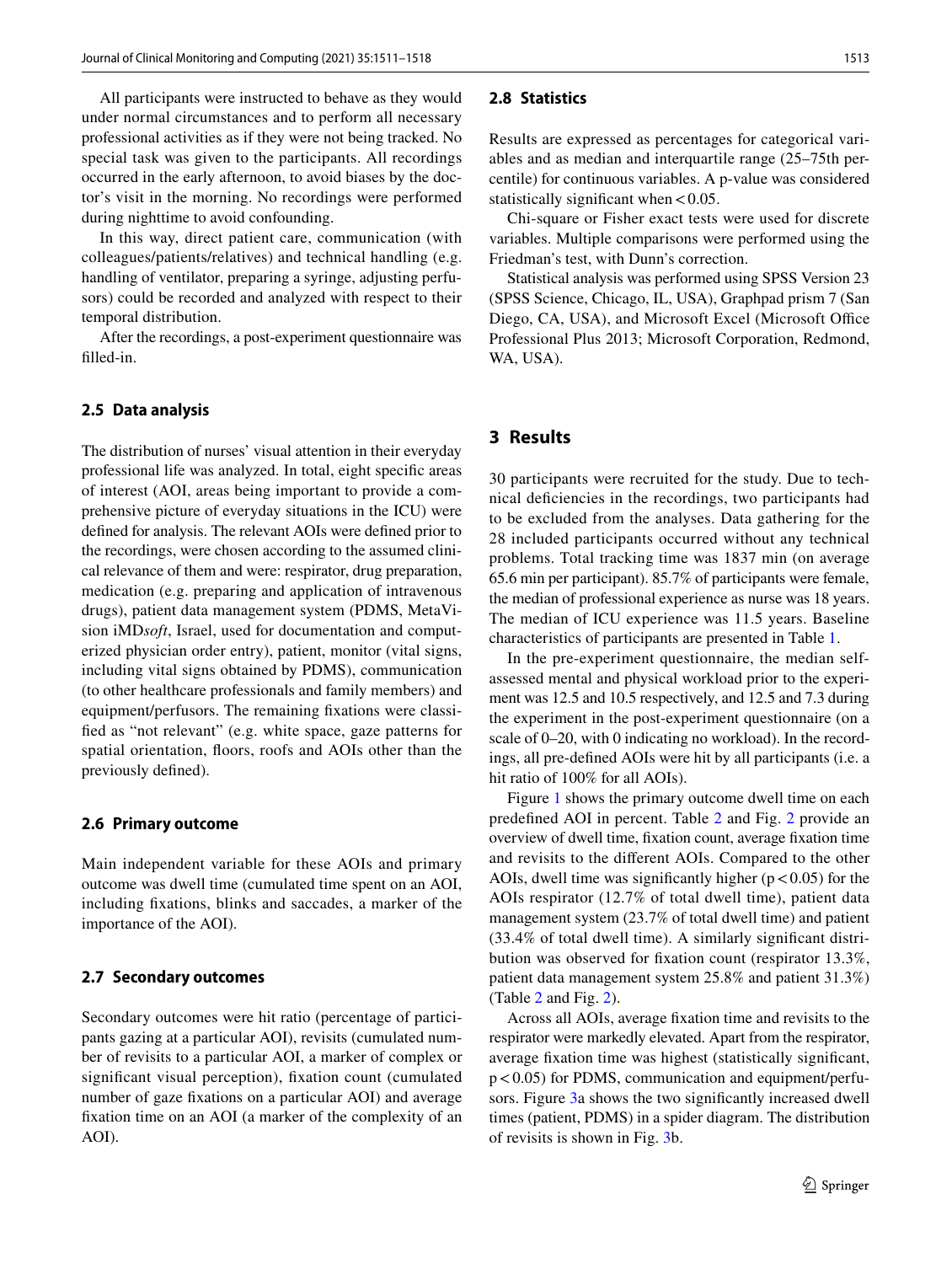<span id="page-4-0"></span>

| <b>Table 1</b> Baseline characteristics of participants |
|---------------------------------------------------------|
|                                                         |

| Baseline characteristics                       |                 |
|------------------------------------------------|-----------------|
| Age                                            |                 |
| Years                                          | 39.5 (29-45.5)  |
| <b>Sex</b>                                     |                 |
| Male                                           | 4(14.3%)        |
| Female                                         | 24 (85.7%)      |
| Vision correction                              |                 |
| N <sub>0</sub>                                 | $17(60.7\%)$    |
| Yes                                            | 11 (39.3%)      |
| Professional experience total                  |                 |
| Years                                          | $18(5.5-25)$    |
| Professional experience ICU                    |                 |
| Years                                          | $11.5(3-16.5)$  |
| Being rested <sup>a</sup>                      |                 |
| $(Scale 0-10)$                                 | $7(6-8)$        |
| Subjective health <sup>a</sup>                 |                 |
| $(Scale 0-10)$                                 | $9(8-9)$        |
| Mental workload before tracking <sup>a</sup>   |                 |
| $(Scale 0-20)$                                 | $12.5(10-14.8)$ |
| Physical workload before tracking <sup>a</sup> |                 |
| $(Scale 0-20)$                                 | $10.5(8-12.5)$  |
| Mental workload during tracking <sup>a</sup>   |                 |
| $(Scale 0-20)$                                 | $12.5(6.3-14)$  |
| Physical workload during tracking <sup>a</sup> |                 |
| $(Scale 0-20)$                                 | $7.3(5.5-11)$   |
| Subjective stress during tracking <sup>a</sup> |                 |
| $(Scale 0-10)$                                 | $4(2-5)$        |

Data expressed as number  $(\%)$  or median and interquartile range (IQR); subjective health status (using a numeric scale where  $0=$ totally sick and  $10=$ normal health) and current workload (using a numeric scale where  $0 =$ totally relaxed and  $20 =$ totally stressed) a Marks subjective/self-assessed characteristics

Supplementary Table 1 provides all p-values for multiple comparisons.

# **4 Discussion**

The aim of this study was to analyze the distribution of visual attention among critical care nurses performing non-simulated, routine patient care on invasively ventilated patients in an ICU.

Eye tracking proved to be easily feasible and safe for patients and employees. No critical incidents or patient harm occurred during the measurements and no recordings had to be interrupted by the study team owing to safety concerns. Overall, this study showed that eye tracking is a helpful tool in measuring and quantifying the distribution of visual attention among critical care nurses in an objective way and in assessing the complexity or the importance of professional work tasks. Owing to the long tracking time and adequate number of participants, a realistic picture of daily situations in the ICU could be obtained. A biasing infuence due to diferences in nurses' workloads could be excluded, because the subjective workloads reported in the questionnaires were similar. Certain factors such as documentation (24%) or patient care (33%) proved to be relatively constant.

The main results suggest that the pre-defned AOIs carry diferent importance in patient care on the ICU (Table [2,](#page-5-1) Figs. [1](#page-5-0) and [2](#page-6-0)). Specifcally, Patient Data Management Systems (PDMS), patient care and the ventilator attracted the most visual attention from nurses.

Compared to other AOIs, PDMS showed a signifcantly increased dwell time. This underlines the importance of mandatory tasks related to documentation, which might shift nurses' activity from nursing to administration. Due to a probable increased workload in the area of documentation, nursing and monitoring activities might be reduced to an extent that could have an impact on patient safety. Furthermore, high revisit rates and average fxation times show not only that the quantitative duration of time spent on PDMS has possibly increased, but also that information acquisition and processing is likely becoming more difficult. Long fixation times and high revisit rates indicate complex information absorption and can lead to staff fatigue/alarm fatigue with consecutive loss of attention and subsequent errors. Therefore, despite advantages, such as reduced paperwork or electronically stored data, uncritical use of PDMS might expose patients to further risks (e.g. neglecting patient care, risk of missing alarms while glancing at computer monitors). In our opinion, the operator complexity of electronic data systems should probably be reduced and the handling simplifed.

Contrary to our expectations, we were able to demonstrate that visual monitoring of vital signs (i.e. the AOI monitor) accounted for only 3% of the cumulative dwell time and that it was not frequently fxed in the other analyses. Similar fndings were made by Law et al. in another non-simulated eye tracking study [[17\]](#page-8-9), where the authors argued that frequent looks at monitors displaying unchanging information, especially when auditory alarms are available, might be ineffcient. These fndings underlie the importance of narrow alarm limits on the monitoring systems and the importance of acoustic alarms. However, poorly or incorrectly set alarm systems can also lead to alarm fatigue and afect patient safety.

Signifcantly, despite all the devices, the patient is still accorded great visual signifcance in modern intensive care medicine. Dwell time and fxation counts for this AOI were elevated and mirror the well-known intensity in nurse-topatient contacts. One reason could be the large amount of non-verbal information, which still accounts for a large part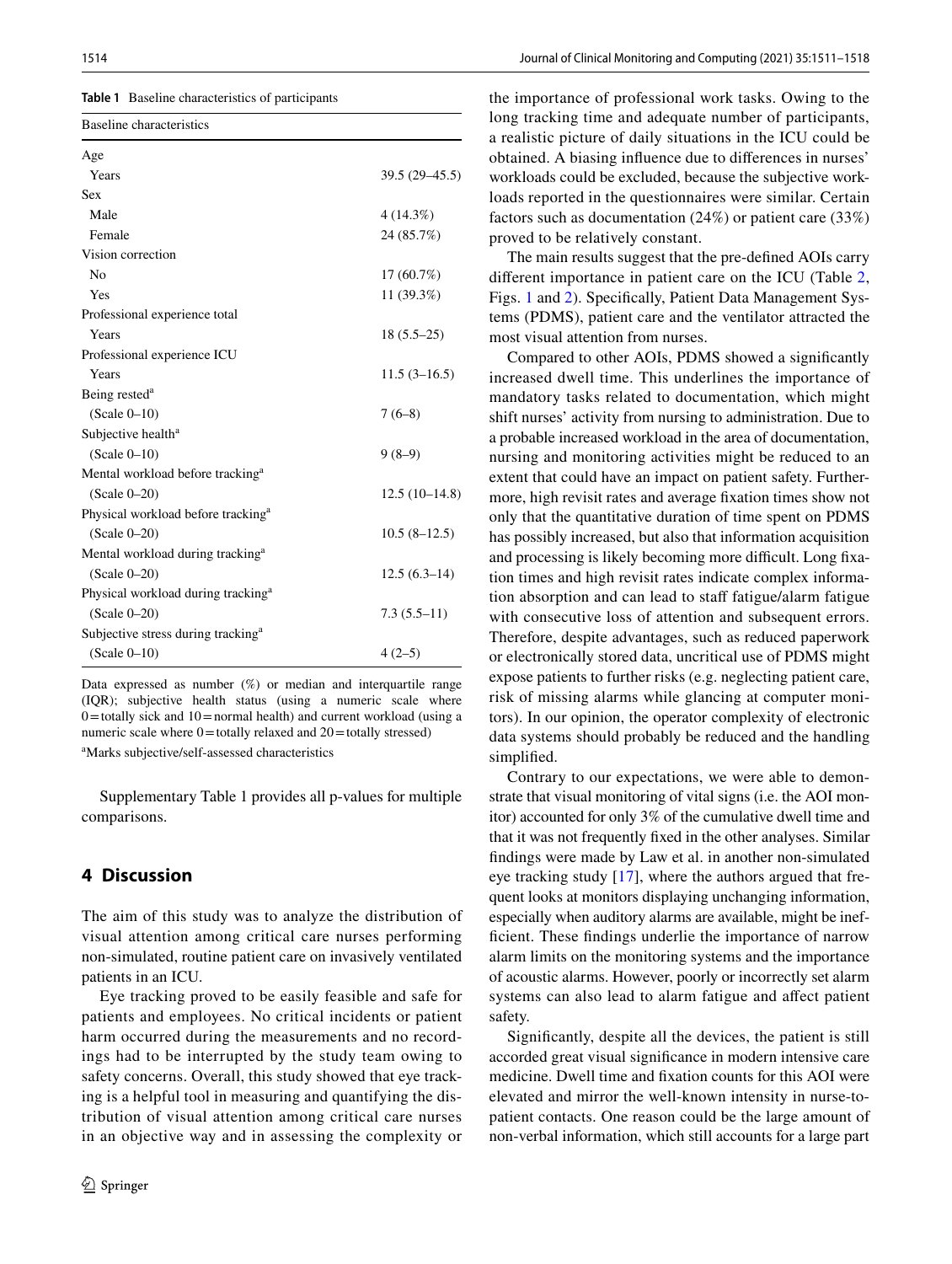<span id="page-5-0"></span>

<span id="page-5-1"></span>**Table 2** Dwell time, average fxation time, fxation count and revisits for diferent areas of interest

|                     | Dwell time $[s]$                            | Average fixation [ms]                                          | Fixation count [n]                    | Revisits [n]                |
|---------------------|---------------------------------------------|----------------------------------------------------------------|---------------------------------------|-----------------------------|
| Respirator          | 248 (140.8–412.2) [156.8–<br>391.11         | $16,337.3(11,597.5-$<br>$18,598.1$ [ $14031.1-$ ]<br>17,361.91 | 740 (453.5–1237.5)<br>$[501 - 1169]$  | 214 (117-392) [141-372]     |
| Drug preparation    | 88.3 (49.7–200.4) [57.3–<br>172.31          | 319.5 (294.4–382.1)<br>$[303.8 - 366.8]$                       | 203 (110–526) [149–438]               | $6(2-11)$ [3, 11]           |
| Medication          | $93.3(67.2 - 126.3)$ [75.9-<br>121.6        | 300.7 (278.4–333.9)<br>$[281.7 - 318.7]$                       | 255 (175–381) [216–339]               | $19(10-28)$ [16-26]         |
| <b>PDMS</b>         | 464.8 (293.9–706.7)<br>$[341.5 - 670.6]$    | 1151.2 (1095.5–1239.9)<br>$[1117.6 - 1191.5]$                  | 1431 (826–2077.5)<br>$[967 - 1898]$   | 57 (40.5–90.5) [48–86]      |
| Patient             | 654.6 (375.3–1038)<br>$[502.5 - 941.1]$     | $315.2(286.1 - 330.2)$<br>$[295 - 324]$                        | 1739 (1004–2669.5)<br>$[1284 - 2361]$ | $30.5(14-51)[18-45]$        |
| Monitor             | $67.6(50.1 - 115.6)$ $[61 -$<br>110.41      | 308.3 (263.7–346.2)<br>$[279.2 - 343.7]$                       | 220 (145.5-314) [170-297]             | $41(29.5-61)$ [32-53]       |
| Communication       | $173.2(89.3-291.8)$<br>$[107.6 - 240.5]$    | 1356.6 (974.3–1597.2)<br>$[1138.9 - 1555.2]$                   | 462 (213.5–754) [232–529]             | 38 (14–67.5) [20–54]        |
| Equipment/perfusors | $168.6(127.8-230.9)$<br>$[150 - 201.9]$     | 578.3 (515.4–623.7)<br>$[532.3 - 601.9]$                       | 506 (365.5–680) [396–595]             | 56.5 (39.5-83) [43-69]      |
| Not relevant        | $634.6(475.5 - 864.1)$<br>$[532.3 - 796.5]$ | 470.4 (290–540.6) [360.1–<br>508.7]                            | 1996 (1411.5–2523)<br>$[1536 - 2123]$ | $102.5(70.5-142.5)[84-127]$ |

Data expressed as median, (Interquartile Range) and [95% confdence interval (CI)]

of the communication, care and interaction between nurses and patient despite the frequent use of machines.

Finally, dwell time, fxation count, average fxation time and revisits were higher for the AOI respirator, compared to the other AOIs. Since all patients were mechanically ventilated, this is a plausible result. However, this also shows that using and handling a respirator can pose a challenging task for professionals, in line with the fact that little is known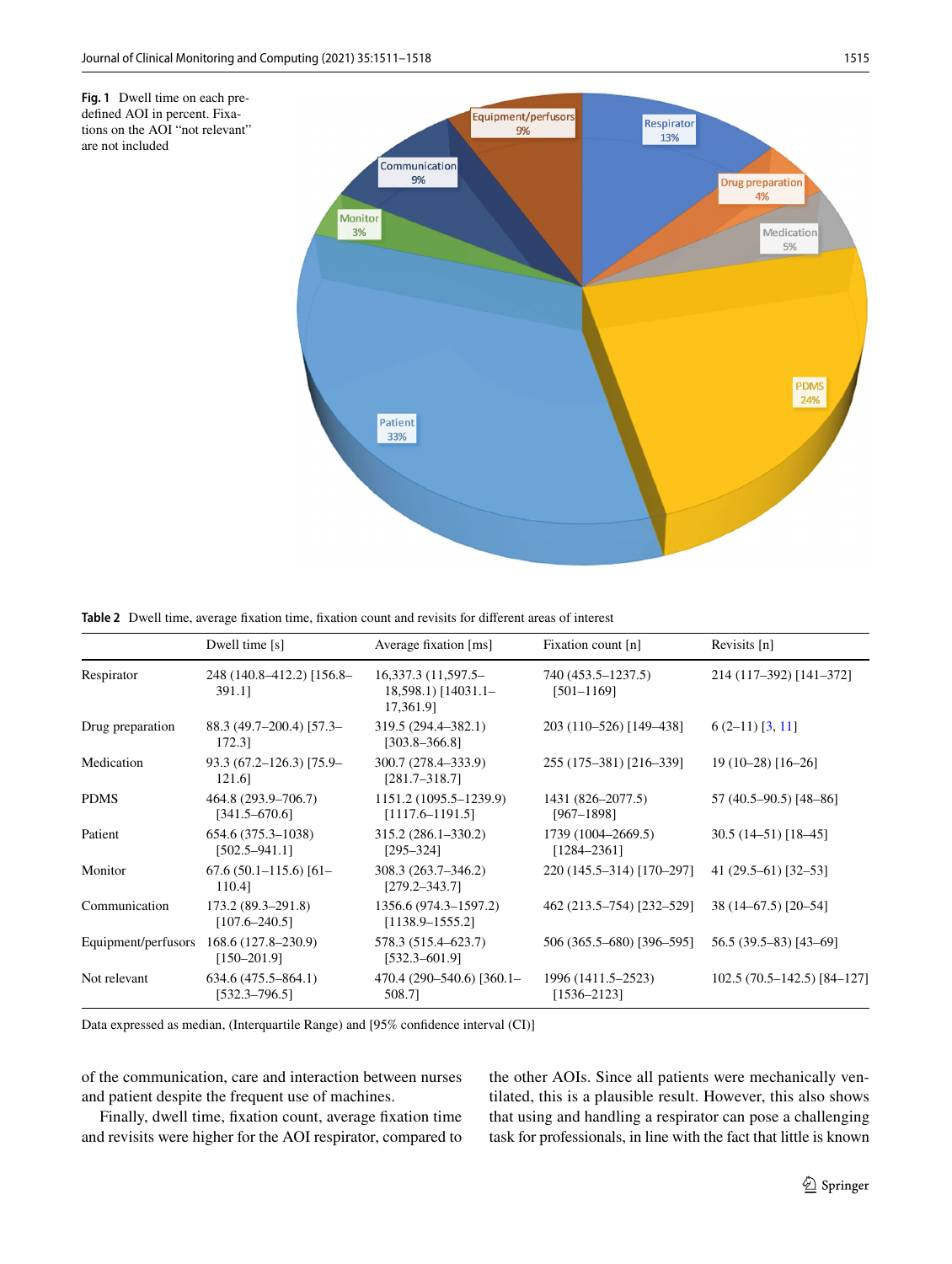

<span id="page-6-0"></span>**Fig. 2** Box plots indicating Dwell time, fxation count, average fxation time and revisits for AOIs. P-values for multiple comparisons are provided in the Supplementary Table 1

about the visual attention of nurses while using this device. This was underlined by the impressive elevation of average fxation time and revisits to the AOI respirator, which might suggest increased operator complexity and subsequently increased risks of operating errors. In our eyes, this fnding carries the risk of visual absorption and possibly neglecting other important aspects of patient care. Further studies are warranted to investigate visual attention and gaze patterns when using respirators.

One advantage of this study is that it is one of the frst to examine visual attention in a real-life situation in an ICU by using eye tracking [[18\]](#page-8-10). A few studies have used eye tracking in critical situations, but these were simulated [[6](#page-8-5), [7,](#page-8-6) [10–](#page-8-8)[15](#page-8-11), [19](#page-8-12)–[23](#page-8-13)]. Eye tracking can also be successfully integrated into electronic health record-based

 $\mathcal{D}$  Springer

simulation and provides a surrogate measure of cognitive decision-making and electronic health record usability [[21](#page-8-14)]. However, Grundgeiger et al. showed that simulated data difer from real work environments and highlighted the need for caution when translating simulation-based research to topics involving visual attention to the real clinical environment  $[11]$  $[11]$  $[11]$ . Another advantage of this study is its demonstration that by uncovering and understanding socio-technical systems and human–machine interactions, patient safety might be infuenced. Research in human–computer interaction in the feld of critical care has the potential to improve usability of user interfaces. The data from this study can be used to design further studies with a controlled design and to investigate visual perception in real-life situations in intensive care.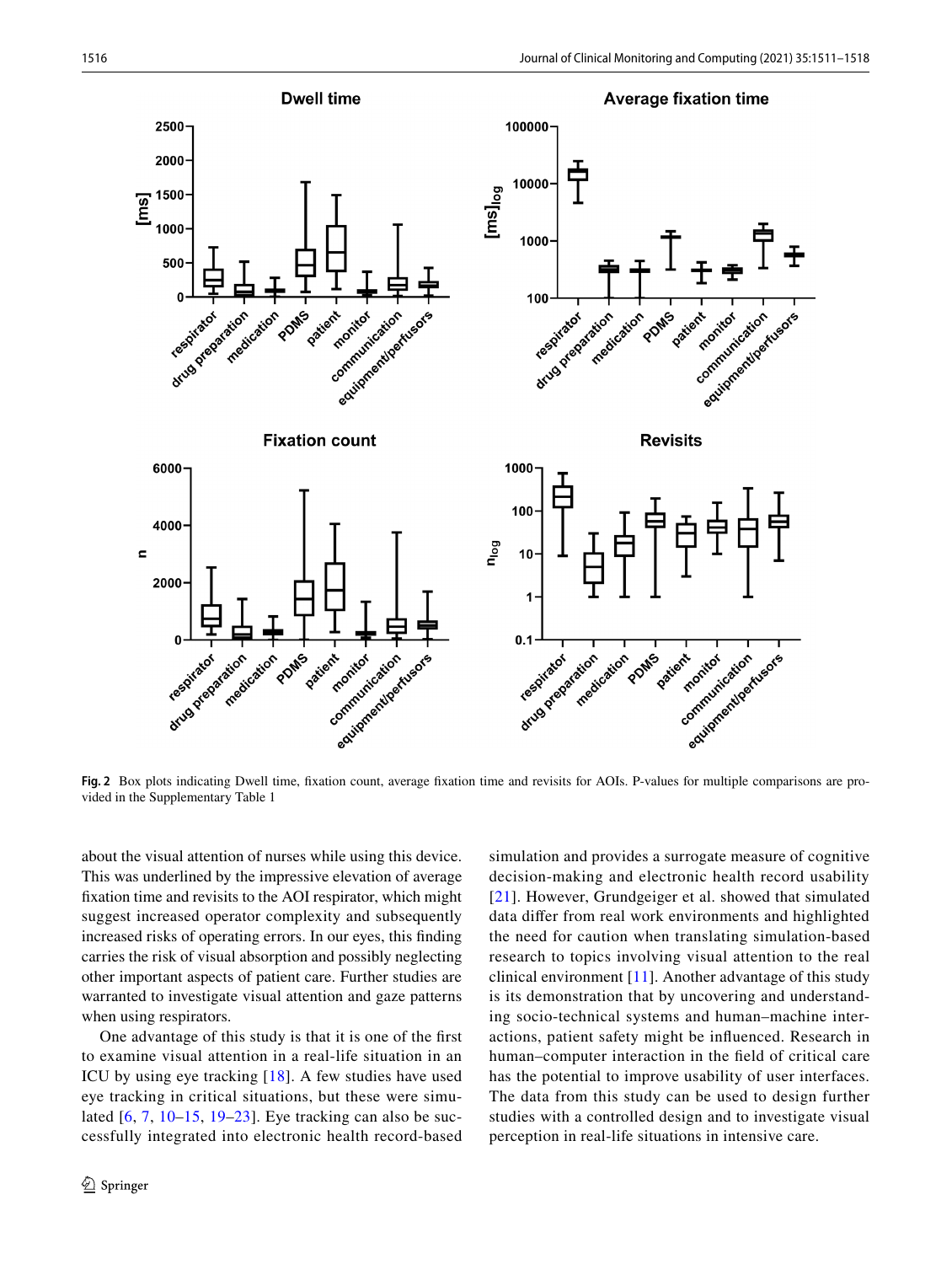



<span id="page-7-0"></span>**Fig. 3** Spider diagram indicating Dwell time (upper **a**) and Revisits (lower **b**). Upper fgure: one line represents 100 s; lower fgure: one line represents 50 Revisits

This study also has several limitations. The difficulty to link gaze patterns with cognition is a major limitation of the eye tracking technology. However, currently there might be no better tool to evaluate cognitive complex procedures in real-life. Moreover, participants' knowledge of the aim of the study might have been a bias. The recruited patients were from diferent felds of medicine. As a consequence, each clinical scenario and associated nursing tasks might have difered, despite the fact that all patients were intubated. In addition, no pre-defned tasks were given to the participating nurses, which might have infuenced comparability of data. Furthermore, recordings were performed at diferent times of day and routine ward rounds were not recorded. The single-center design could also have infuenced the data.

Further studies are needed to investigate the beneft of eye tracking in analyzing visual attention in Critical Care. Specifcally, its role in running technical devices (e.g. respirators, PDMS) and associated efects on patient safety remain to be elucidated, as this probably has an infuence

on patient outcome. Additionally, eye tracking might help to gain deeper insights into workfows and communication patterns in the ICU, which could subsequently be optimized and structured. It can help to identify potentially harmful patterns such as inadequate visual fxation and distractibility during high-risk procedures, which could be addressed in future studies.

Overall, eye tracking is a useful tool for analyzing the distribution of visual attention by critical care nurses as well as human–machine interactions in realistic professional scenarios.

This study demonstrates that the main AOIs—respirator, PDMS and the patient—form the cornerstones in the complex treatment of invasively ventilated patients in the ICU. This finding potentially offers new insights into complex work patterns in critical care medicine and the chance to improve work fows, avoid human errors and maximize patient safety.

**Author contributions** PKB and DAH conceived and designed the study; PKB did the ethics submission; PKB and DAH recruited the patients and collected the data; PKB, AH and DAH analysed and interpreted the data; all authors drafted the report and all authors contributed to reviewing it. All authors approved the fnal version.

**Funding** Open Access funding provided by University of Zurich.

**Data availability** All data are transparent and strictly anonymized.

#### **Compliance with ethical standards**

**Conflict of interest** The authors declare that they have no conficts of interest or competing interests.

**Ethical approval** The relevant local ethics committee (Kantonale Ethikkommission Zurich BASEC ID REQ 2017-00798) approved the study protocol and guaranteed its accordance with the Declaration of Helsinki.

**Informed consent** All participants and involved patients (or their legal representatives) gave written informed consent to participate in the study.

**Open Access** This article is licensed under a Creative Commons Attribution 4.0 International License, which permits use, sharing, adaptation, distribution and reproduction in any medium or format, as long as you give appropriate credit to the original author(s) and the source, provide a link to the Creative Commons licence, and indicate if changes were made. The images or other third party material in this article are included in the article's Creative Commons licence, unless indicated otherwise in a credit line to the material. If material is not included in the article's Creative Commons licence and your intended use is not permitted by statutory regulation or exceeds the permitted use, you will need to obtain permission directly from the copyright holder. To view a copy of this licence, visit<http://creativecommons.org/licenses/by/4.0/>.